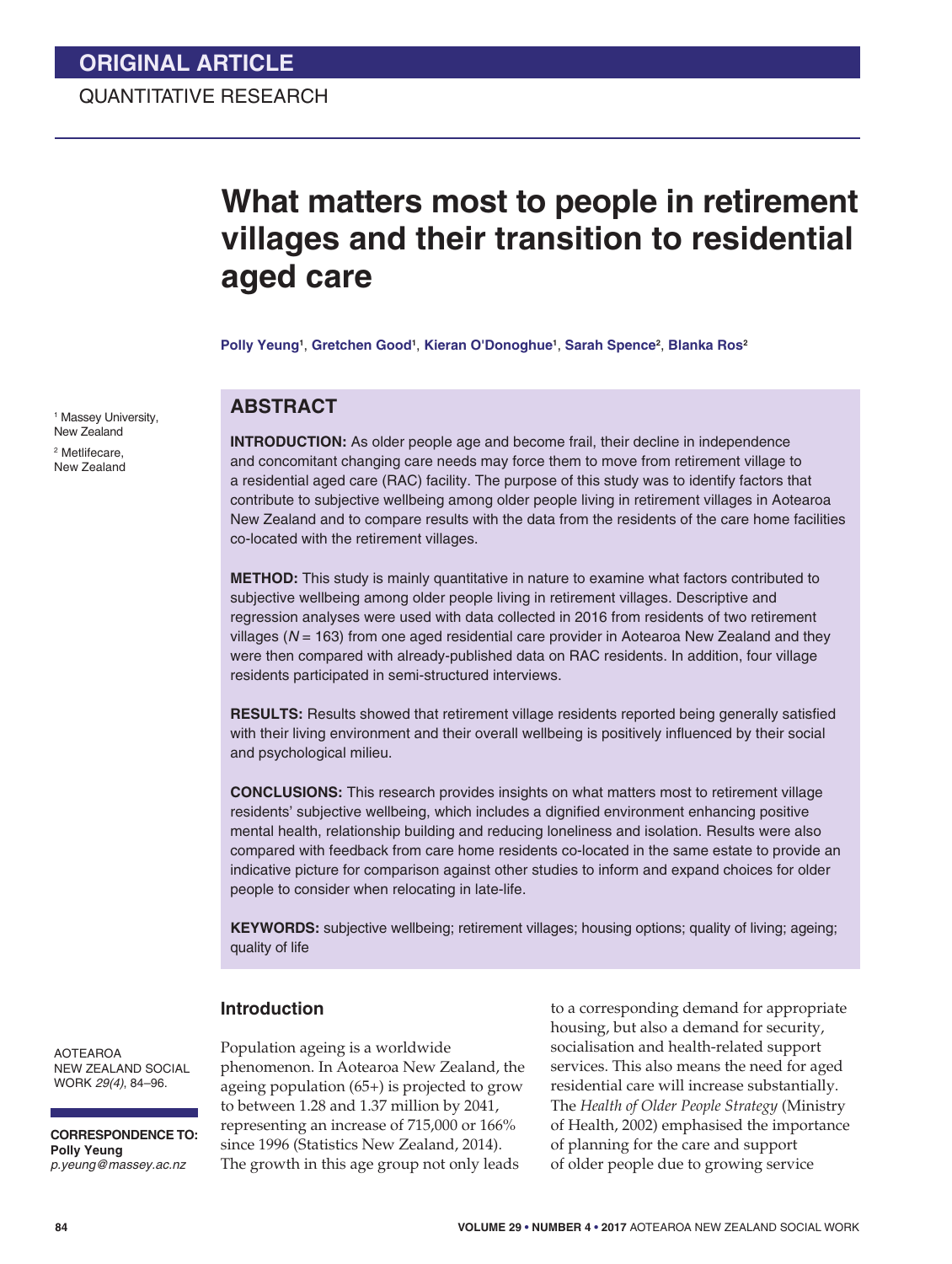needs. To support the independence and activity of older people, suitable housing alternatives are required. The last 30 years have seen changes on the ageing landscape in Aotearoa New Zealand, resulting in the emergence of *retirement villages*. The term retirement village, in both Australia and Aotearoa New Zealand usually refers to a "continuing care retirement community" (CCRC) in North America and "sheltered housing" in the United Kingdom (Howe, Jones, & Tilse, 2013). This type of longterm care community provides varying levels of care depending on the needs of the older people, including independent living apartments, assisted living, and residential aged care (RAC)/nursing homes (Klinedinst & Resnick, 2014). Although terms utilised to describe retirement villages vary around the world, a retirement village can generally be depicted as an olderperson-based community that provides a variety of accommodations, services and facilities (U'Ren, 2013). According to the New Zealand Law Commission (1999), a retirement village is a purpose-built complex of residential units with access to a range of ancillary facilities planned specifically for the comfort and convenience of the residents. Similar to CCRC, retirement villages in Australia and Aotearoa New Zealand often permit residents to remain in one facility to provide continuing care, while moving between levels of care as their needs change: independent living, assisted living, and RAC (Hu, Xia, Skitmore, Buys, & Zuo, 2017). The latest figures from the New Zealand Retirement Villages Association (NZRVA) indicated that almost 33,000 people throughout Aotearoa New Zealand are living in more than 300 villages registered under the Retirement Village Act 2003 (Webster, 2017).

Declining physical health and mobility are the most commonly reported reasons for late-life relocation. Retirement villages, particularly those co-located with RAC facility, may represent the "last stop" in older peoples' lives (Shippee, 2012); with a continued emphasis on independent

living in later life and ageing in place rather than the more traditional forms of aged care environments (Chandler & Robinson, 2014). The aim is also to assist older adults to remain in their own homes, which is consistent with many older adults' wishes (Black & Dobbs, 2014). To achieve this, retirement villages provide support services (e.g., transportation, companionship, health care advocacy) and often have recreational facilities to enable residents to age-in-place for longer and to maintain autonomy and control over their lives (Emlet & Moceri, 2012; Gardner, Browning, & Kendig, 2005; Graham & Tuffin, 2004).

Negative perceptions of retirement communities have been identified in the literature, for example, as a step in the progression to an aged care facility where one might face the loss of privacy and independence (Crisp, Windsor, Anstey, & Butterworth, 2013; McLaughlin & Mills, 2008). There is also a perception that retirement villages isolate and segregate older people from mainstream society (Bohle, Rawlings-Way, Finn, Ang, & Kennedy, 2014). Positive perceptions have also been reported. A number of Australian studies have stated the positive impact of living in retirement villages on maintaining autonomy (Montague, 1982); health-related quality of life and social connectedness (Stimson, McCrea, & Star, 2002); and positive satisfaction with living situation (Ferris & Bramston, 1994; Manicaros & Stimson, 1999). Recent research in the USA has also indicated that living in retirement villages can reduce loneliness and isolation, improve wellbeing and allow older people to continue to age in place with confidence (Graham, Scharlach, & Wolf, 2014).

Research from overseas has reported that the majority of older people living in retirement villages have a higher quality of life when compared with older adults living in RAC, hostels and family homes (Ferris & Bramston, 1994; Gardner et al., 2005; Kennedy & Coates, 2008). Surveys conducted by the NZRVA in 2003 and 2006 of residents living in villages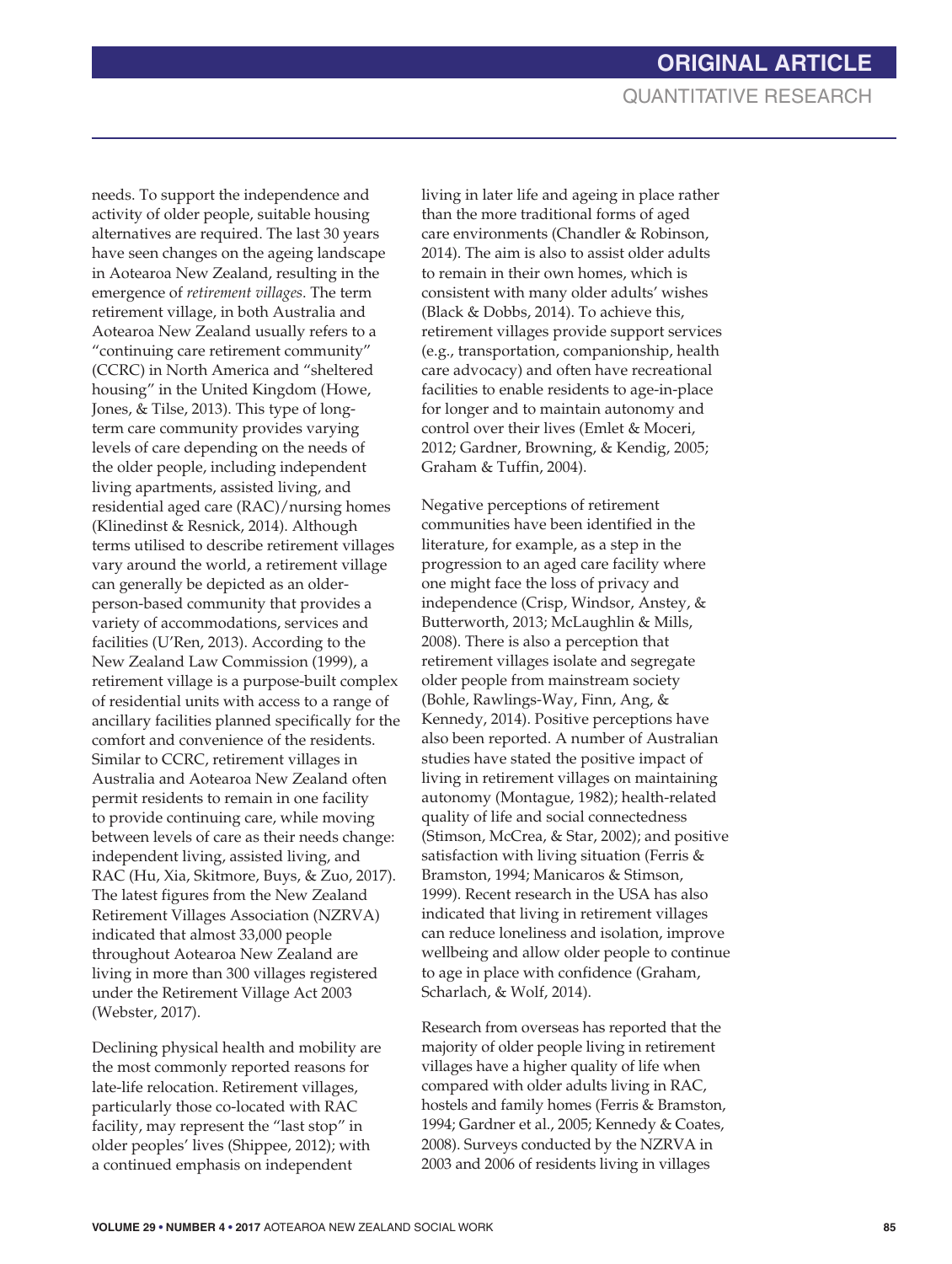both reported residents' overall satisfaction with their living place as extremely high (89% satisfied/very satisfied and 99% satisfied/ very satisfied respectively) (Webster, 2015). Graham and Tuffin's (2004) study where they interviewed 12 village residents living in Aotearoa New Zealand reported that both companionship and privacy were important contributors in a retirement village for a worry-free environment. Grant (2007) interviewed 121 village residents in Aotearoa New Zealand and they reported their village living experiences were positive, secure and supportive, which helped develop a sense of belonging. Based on the existing research, retirement villages represent a practical model for living that can enhance the wellbeing of community-dwelling older people, and help them to maintain their independence, enhance their social connection and remain living in their own homes while surrounded by care services, if needed.

As older people age and become frail, their decline in independence and concomitant changing care needs may force them to move from retirement villages to a RAC facility. Research has indicated that, while transition to retirement living is a turning point in the life course (Moen, Erickson, & Dempster-McCain, 2000), transition to another level of care such as RACs can be more stressful as decisions to enter institutional care are often unplanned due to an acute medical crisis. While older people tend to voluntarily move to retirement villages to protect their autonomy as they age (Heisler, Evans, & Moen, 2004), the transition into RAC is considered to be the last resort and research has reported that older people often experience a sense of anger and helplessness and their carers or family members may feel guilty and stressed after the transition (Cheek, Ballantyne, Byers, & Quan, 2006). Relocation into and between facilities is very challenging to older people's quality of life and wellbeing and this can affect one's privacy, dignity and independence (Brownie & Horstmanshof, 2012; Yeung et al., 2016). The advantage of some retirement villages being co-located with RAC facilities can provide

services and support to residents of the colocated retirement villages. However, earlier research by Fisher (1987), and Jenkin, Pienta, and Horgas (2002) have indicated that the benefits of such continuum of care are not equally distributed and that transitions in a multilevel care facility were more difficult than many residents anticipated. One Aotearoa New Zealand study reported an implementation of a nurse-led clinic for village residents to receive nursing care in the RAC facility has proved beneficial for village residents to gain more confidence in the nursing staff and reduce some misconceptions about life as a RAC resident (Meek, 2011).

Existing literature has provided some comprehensive scope for understanding relocations in later life and the decision to move to retirement villages and its adjustment process. Nevertheless, there is limited research on comparing factors contributing to quality of life and wellbeing between retirement village residents and RAC residents within a single continuum of care in order for older people and/or their family members to make informed decisions about what is a good place to age if/when older people's health and mobility starts to decline – particularly if they want to stay in the same complex and community. The present study sought to explore the issues and factors that contribute to subjective wellbeing among older people living in two retirement villages in Aotearoa New Zealand and subsequently to compare the results with the published data from the RAC residents co-located with the same two retirement villages (Yeung et al., 2016; Yeung & Rodgers, 2017). Relocations that involve major changes in lifestyle can be very stressful for older people. Knowing what matters most to older people living in retirement villages can enable service provision to be developed to assist older people to age-in-place in a retirement village. When necessary, it can also enhance the predictability and expectations about impending relocation to a RAC facility that can lead to a more successful transition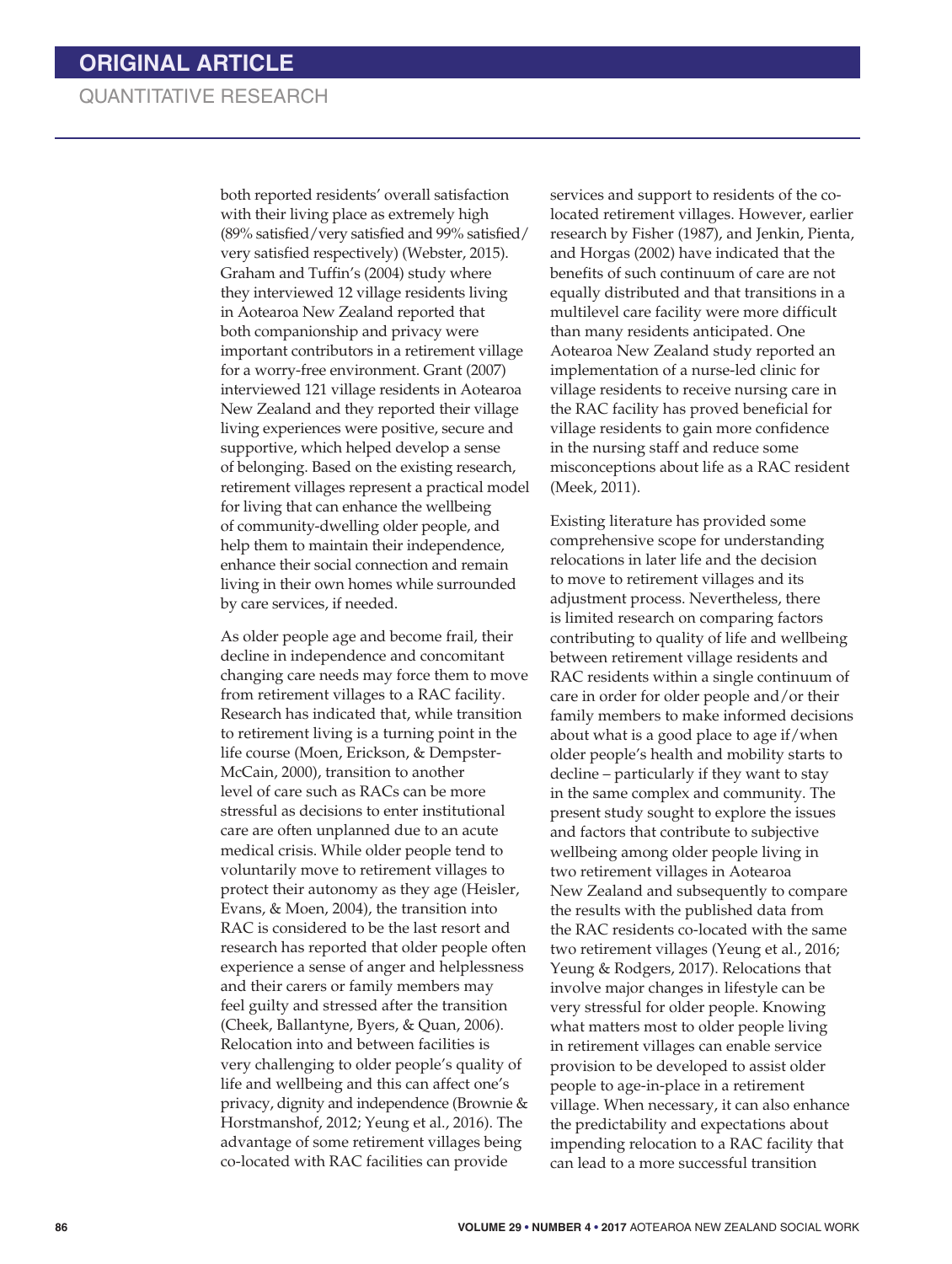**ORIGINAL ARTICLE** QUANTITATIVE RESEARCH

and reduce adverse outcomes including reduced residential satisfaction and reduced psychosocial wellbeing.

#### **Methods**

### **Design and Setting**

This study setting involved a large provider of residential care in NZ. Established in 1984, the aged care services provided by this organisation offer three different levels of care, similar to the concept of CCRC (i.e., independent living/retirement village, assisted living and RAC options). In 2015, this care provider announced its move to a resident-centred care practice that focuses upon empowering residents, staff, families and other stakeholders to provide a better life for residents. They implemented a pilot project to survey two established estates which comprised residents in RAC facilities where residents have access to 24-hour care and support in an environment with a nurse manager and a team of registered nurses and trained caregivers; and in retirement villages (independent living in villas, apartments and cottages where assistance with daily chores can be purchased and also staffed by professional nursing staff to assist with health-related issues) exploring their quality of life and satisfaction with care they received. The design of the project also included qualitative data by interviewing some of the residents from both retirement villages and RAC facilities. The current article focuses on reporting the data collected from the retirement villages in order to compare these with the published results from RAC residents (Yeung et al., 2016; Yeung & Rodgers, 2017). Although the bulk of the data reported in this article is of a quantitative nature, the small cohort and limited scope of qualitative data was able to help illustrate and explain some of the findings that emerged from the quantitative data. Surveys were developed by the organisation and data were collected for the organisation by an independent research agency. The first three authors' main role was to analyse the data. Low-risk approval

was given by the Massey University Research Human Ethics Committee on 24 June, 2015 to conduct the analysis.

#### **Participants**

Two of the organisation's retirement villages in Auckland were chosen to participate in this research. Each retirement village is situated in a large complex where there is plenty of land with beautiful gardens, staff available 24/7 for added security and it is also located within walking distance of local shops, community clubs and medical facilities. Out of the 255 village resident who were sent surveys, 163 completed and returned them, giving a response rate of 64%. From the 163, four retirement village residents, two males and two females aged between 70 and 76 years of age, agreed to participate in face-to-face interviews. On average, they had been living in the retirement villages for more than two years.

#### **Measures**

Some of the measurements used and discussed later came from a previous study undertaken by Yeung and Rodgers (2017) on older residents living in RAC facilities. As the cohort concerned was residents from retirement villages, some wording in the scales was modified, for example, "easy to make friends at the care home" was changed to "easy to make friends at the village." The rationale for using the same instruments and methodologies from previous research conducted by Yeung et al. (2016) with retirement village residents was to allow for the possibility of making comparisons of the data between the two studies. To ensure the rigor of each measurement, where possible, Cronbach's alpha was used, followed by Confirmatory Factor Analysis (CFA), using the fit indices of the Goodness of Fit Index (GFI) value (>0.90) (Joreskog & Sorbom, 1989), the Normed Fit Index (NFI) value (>0.90) and Comparative Fit Index (CFI) value (>0.90) to test construct validity (Hu & Bentler, 1999).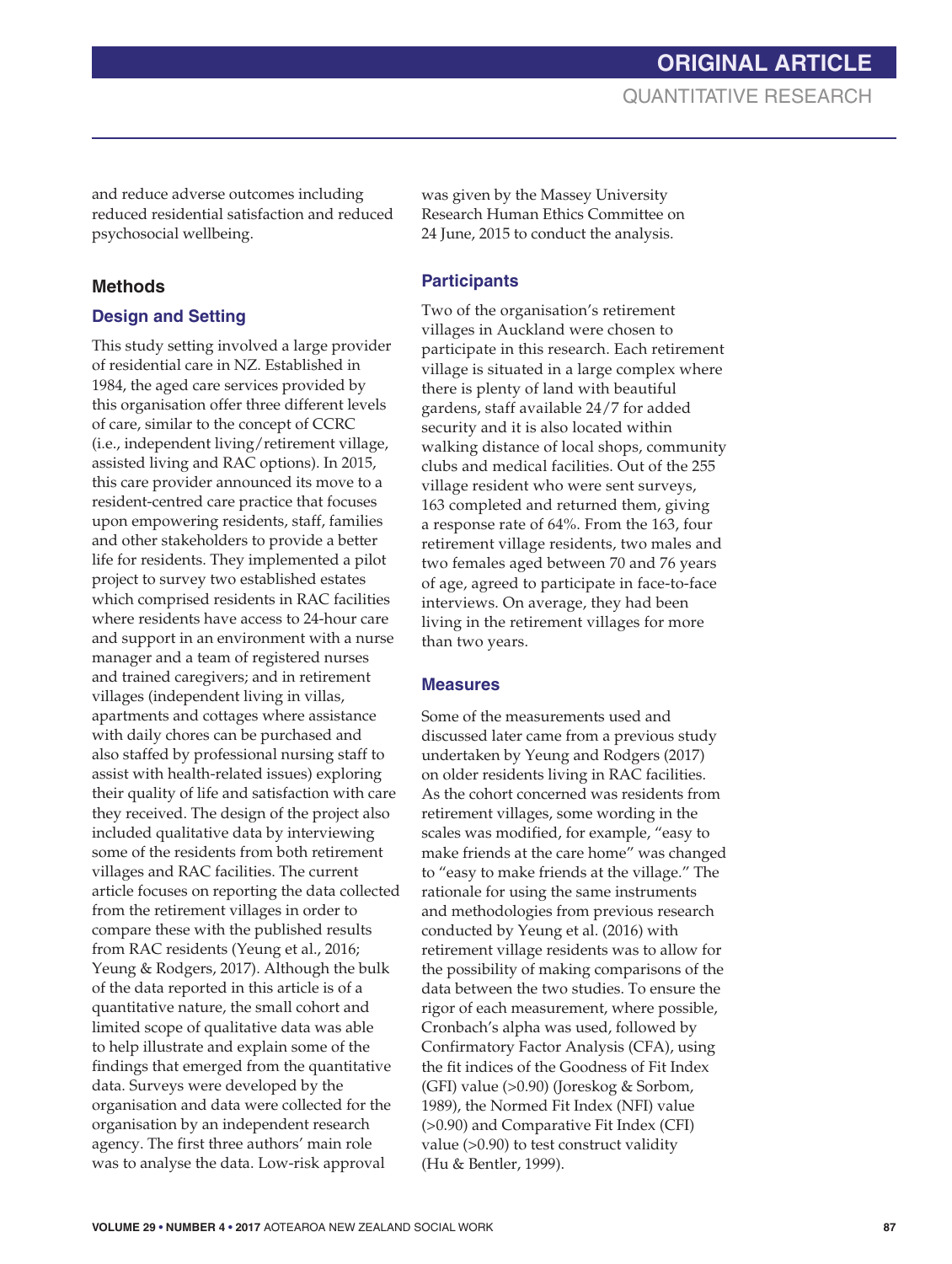To measure what conditions contribute to village residents' quality of life, five domains of quality of life: *Comfort, Privacy, Dignity, Meaningful Activities* and *Relationship*, were used based on the work of Kane et al. (2003) which aligns with resident-centred practices (White, Newton-Curtis, & Lyons, 2008). These scales comprised one to five items and used a 5-point Likert scale ranging from 1 = *never* to 5 = *always*. Higher scores indicate better quality of life.

Four items were chosen to represent the construct of *Positive Mental Health* (PMH) as PMH was considered essential to residents living in congregated retirement housing (Sheikh & Yesavage, 1986). Each item uses a 5-point Likert scale ranging from 1 = *strongly disagree* to 5 = *strongly agree*. Higher scores mean more positive self-perceived mental health.

The construct of *Loneliness and Isolation* (L&I) was developed by adopting three items on loneliness, helplessness and boredom from the Eden Alternatives Warmth Surveys – Residents (EWR-R) (Yeung et al., 2016). The EWR-R survey emphasised a philosophy of person-centred care, which focused on reducing loneliness, helplessness and boredom faced by residents living in a residential care complex. Each item was measured by a 5-point Likert scale ranging from 1 = *strongly disagree* to 5 = *strongly agree*. The negatively keyed items were reversescored before computing individuals' total scores. Higher scores indicate feeling less lonely and isolated.

The construct of subjective wellbeing (SWB) was formed by using three single items to assess each village resident's: (a) living situation (*How satisfied are you with the conditions of your current living place?*); (b) satisfaction with life (*All things considered, how satisfied are you with your life as a whole these days?*) and (c) quality of life (*How would you rate your quality of life?*), using a 5-point Likert scale ranging from 1 = *strongly dissatisfied* to 5 = *strongly satisfied*. This construct has been used in research to measure older people's subjective wellbeing

(La Grow, Yeung, Towers, Alpass, & Stephens, 2011; Yeung & Breheny, 2016).

The interview was designed around two particular questions on: (1) the experiences of residents living in retirement villages; and (2) how the implementation of a residentcentred approach by the organisation which provides continuing care has influenced their views on relocating into RAC facilities/ care home if needed. All interviews were recorded and transcribed into text form by the project officer at the organisation. After the transcription, the responses from the four village residents were pooled and analysed by the first three authors to complement and illustrate the quantitative results.

Table 1 reports means, standard deviations, Cronbach's alpha and CFA of the items which constitute each of the variables used in this study, along with comparison to care home residents from previous research (Yeung et al., 2016; Yeung & Rodgers, 2017). All negatively keyed items in any one of the scales were reverse-scored before computing individual mean scores.

#### **Data analysis**

With an alpha level of 0.05, the data in the study were analysed using the IBM SPSS 23 (IBM SPSS, Chicago, IL, USA). Simple descriptive statistics of mean and standard deviation (SD) were used to describe respondents' responses on the various measures used. The data were screened to check the minimum and maximum values and distribution for all scales. SPSS preliminary frequency output was analysed for missing values. Frequency analysis for each item indicated that responses for each item/domain had minimum and maximum values within the range. The percentage of missing values was under 5% and random in nature. Therefore, the missing data were replaced with regression imputation as recommended by Tabachnick and Fidell (2013). A standard multiple regression was run with SWB serving as the dependent variable. Correlations were run to check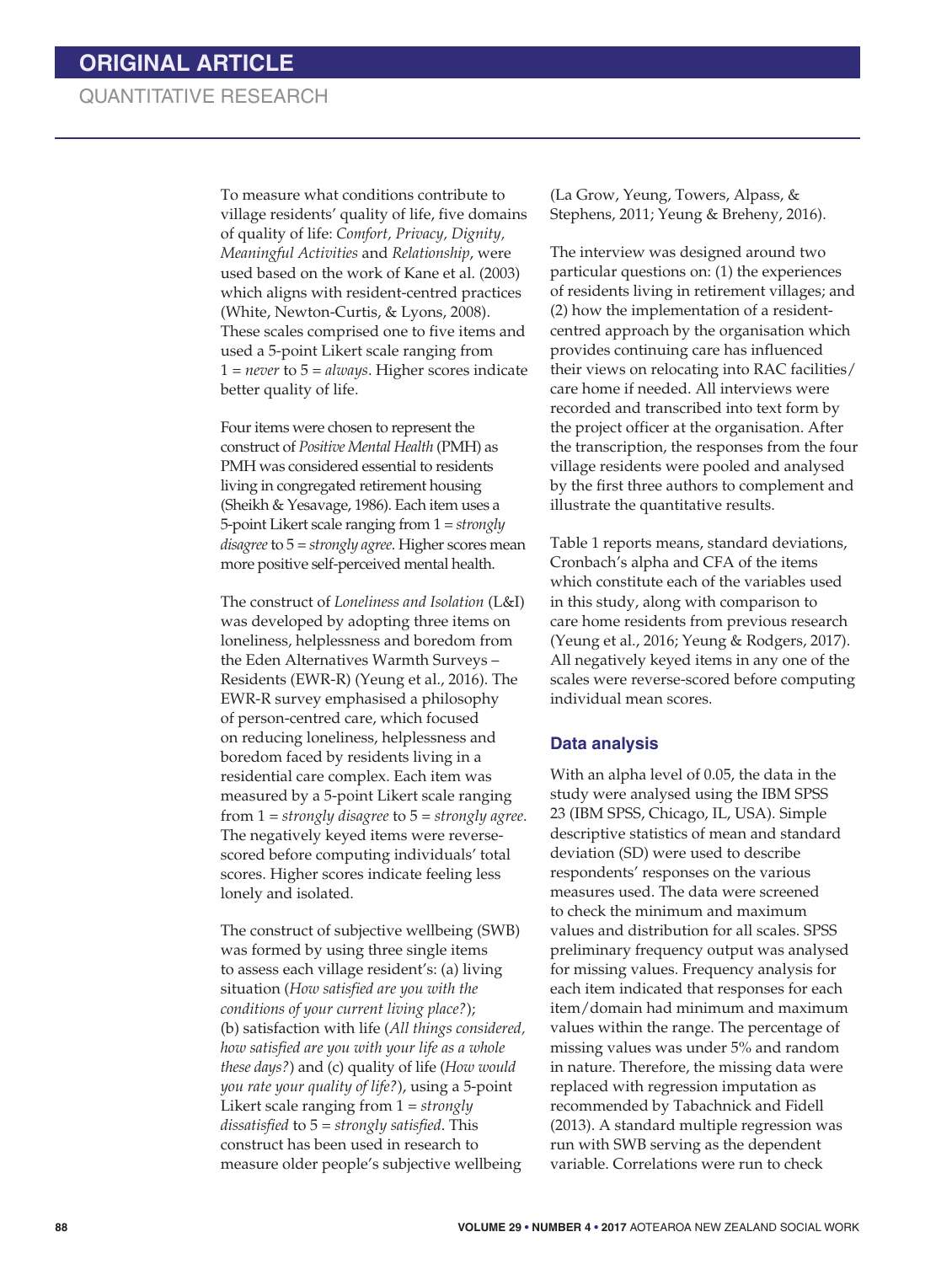| <b>Domain</b>                    | <b>Abbreviated Items*</b>                                          | <b>Current Study</b><br>$(N=163)$<br>Mean (SD) | Care Homes <sup>#</sup><br>$(N=39)$<br>Mean (SD) | <b>Current Study</b><br>Cronbach's<br><b>Alpha</b> | <b>CFA</b><br>GFI; NFI; CFI |
|----------------------------------|--------------------------------------------------------------------|------------------------------------------------|--------------------------------------------------|----------------------------------------------------|-----------------------------|
| Comfort                          | Bothered by noise in own room                                      | 4.20 (0.90)                                    | 4.03(1.01)                                       | 0.79                                               | 1.00; 1.00; 1.00            |
|                                  | Bothered by noise elsewhere in the village                         | 4.42(0.67)                                     | 3.94(1.07)                                       |                                                    |                             |
|                                  | Get a good night sleep                                             | 4.18(0.96)                                     | 4.11(0.99)                                       |                                                    |                             |
| Privacy                          | Staff knock & wait before entering                                 | 4.82(0.63)                                     | 4.39(1.02)                                       |                                                    |                             |
| Dignity                          | Staff treats you politely                                          | 4.85(0.39)                                     | 4.53(0.65)                                       | 0.84                                               | 1.00; 1.00; 1.00            |
|                                  | Staff treats you with respect                                      | 4.81(0.44)                                     | 4.57(0.69)                                       |                                                    |                             |
|                                  | Staff takes time to listen to you                                  | 4.68(0.58)                                     | 4.11(1.04)                                       |                                                    |                             |
| Meaningful<br><b>Activities</b>  | Give helps to others                                               | 3.84(1.01)                                     | 3.51(1.26)                                       | 0.56                                               | 0.99; 1.00; 1.00            |
|                                  | Enjoys organised activities here at the<br>village/ care home      | 3.46(1.00)                                     | 4.08(0.97)                                       |                                                    |                             |
|                                  | The days here seem too long to you                                 | 3.96(0.98)                                     | 3.46(1.04)                                       |                                                    |                             |
| Relationships                    | Easy to make friends at the village/care home                      | 3.88(0.93)                                     | 3.64(1.10)                                       | 0.65                                               | 0.99; 0.97; 1.00            |
|                                  | Consider any resident to be close friend                           | 3.34(1.27)                                     | 3.14(1.18)                                       |                                                    |                             |
|                                  | Staff stop just to have friendly conversation                      | 3.57(0.91)                                     | 3.60(1.17)                                       |                                                    |                             |
|                                  | Consider 1 or more staff to be a friend                            | 3.24(1.25)                                     | 3.49(0.87)                                       |                                                    |                             |
|                                  | Village /care homes makes it easy for family &<br>friends to visit | 4.35(0.79)                                     | 4.36(0.93)                                       |                                                    |                             |
| Positive<br><b>Mental Health</b> | I am in good spirits most of the time                              | 4.04(0.66)                                     | 3.94(0.79)                                       | 0.78                                               | 0.98; 0.94; 0.96            |
|                                  | I feel happy most of the time                                      | 4.11(0.60)                                     | 3.91(0.84)                                       |                                                    |                             |
|                                  | I think it is wonderful to be alive now                            | 4.01(0.87)                                     | 3.81(0.89)                                       |                                                    |                             |
|                                  | I feel full of energy                                              | 3.17(0.95)                                     | 2.90(1.02)                                       |                                                    |                             |
| Loneliness &<br>Isolation        | I often feel bored                                                 | 3.98(0.94)                                     | 3.62(1.13)                                       | 0.71                                               | 1.00; 1.00; 1.00            |
|                                  | I feel lonely                                                      | 3.89(1.07)                                     | 3.44(1.19)                                       |                                                    |                             |
|                                  | I often feel helpless                                              | 3.98(1.02)                                     | 3.38(1.30)                                       |                                                    |                             |
| Subjective<br>Wellbeing          | Perceived quality of life                                          | 4.15(0.67)                                     | 3.90(0.91)                                       | 0.76                                               | 1.00; 1.00; 1.00            |
|                                  | Satisfied with your current living place                           | 4.30(0.81)                                     | 3.90(0.91)                                       |                                                    |                             |
|                                  | Satisfied with life as a whole                                     | 4.16(0.76)                                     | 4.00(0.73)                                       |                                                    |                             |

*Table 1. Comparison of Variables Between Village Residents and Care Home Residents*

*Note.* \*All scales are ranged from 1 to 5; higher the number means more positive in feelings and self-perceived perspectives. # Yeung et al., 2016; Yeung & Rodgers, 2017.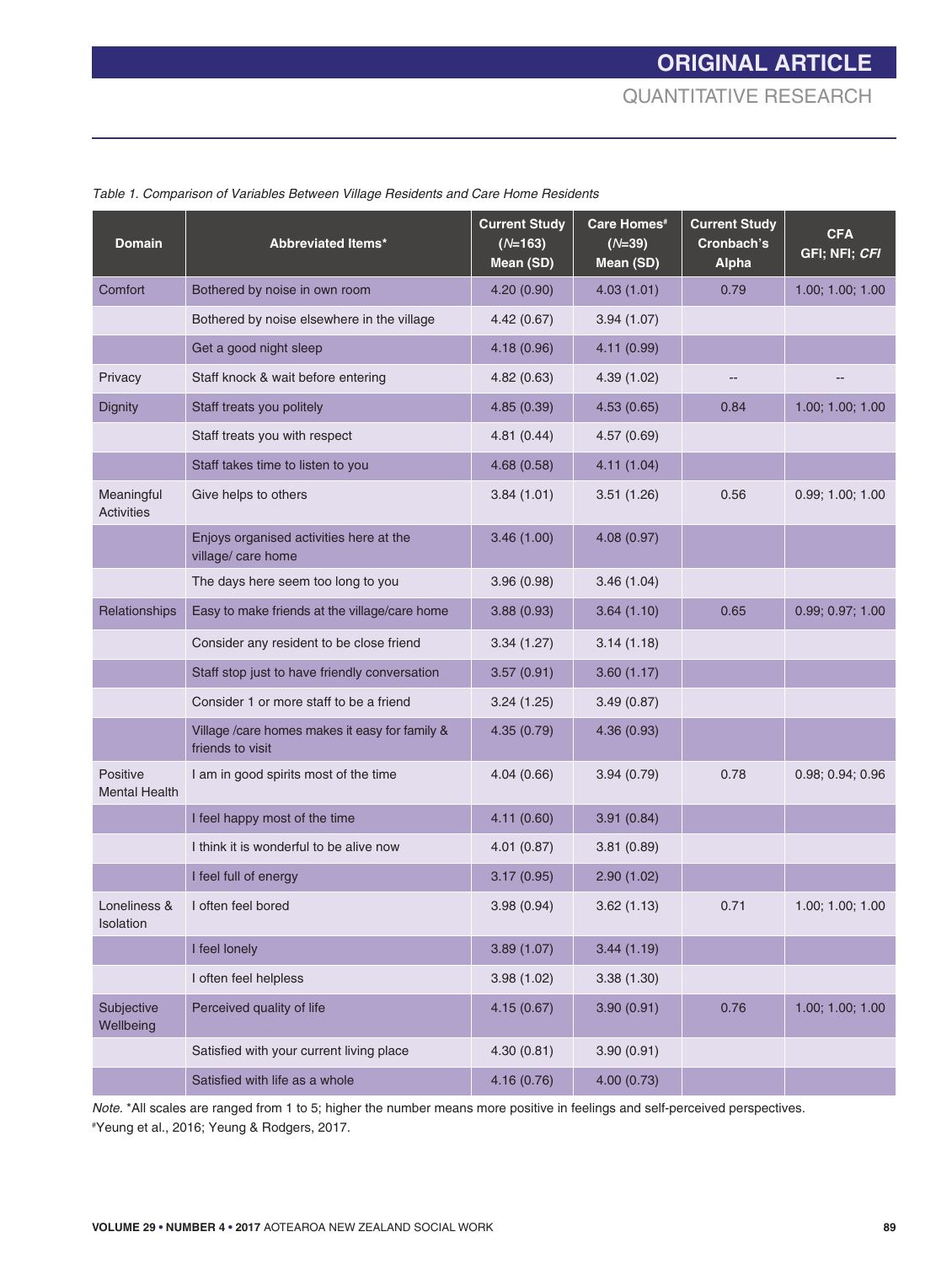the assumptions of multicolinearity and singularity (i.e., that all variables entered into the equation were related to the dependent variable to at least a minimal degree  $(r > 0.3)$ but not too highly (*r* <0.7) to other independent variables. Only variables that were significantly correlated with SWB were used for regression analysis. A power calculation showed our sample size was sufficient to demonstrate a true difference at a significance level of 5% and power of 80% (Tabachnick & Fidell, 2013).

#### **Results**

The general background of the village residents who participated in the survey is that they identified themselves as mostly as NZ European/Pákehá (>80%). Women constituted a greater proportion than did men (72.9% compared to 27.1%). The age range was between 60.0 and 103.0, with over 50% reported aged 75+. This aligns with existing research that most residents enter around 73 years of age and the average age within the village is 79 years, therefore reporting the 75+ penetration ration (Jones Lang LaSalle, 2015). The length of resident stay reported by the participants was an average of five years.

The mean scores of *Comfort*, *Privacy* and *Dignity* that contributed to SWB among village residents were all above 4.00, indicating fairly positive experience in these areas. Satisfaction mean scores on *Meaningful Activities* and *Relationships* were between 3.24 and 4.35, indicating relatively acceptable level of satisfaction. These satisfaction scores are slightly higher than the RAC residents reported in both our study (Yeung et al., 2016; Yeung & Rodgers, 2017) and Burack and colleagues' (2012) study. In general, residents of retirement villages and RAC facilities were reported to have similar mean scores on PMH items relating to psychological resources and strengths. Village residents in general did not report particularly high concern over feeling lonely or isolated. Although RAC residents did not score as high as village residents on not

experiencing substantial levels of loneliness and isolation, their scores were still above average (>3.40 out of 5.00).

Overall, all the variables demonstrated acceptable to high internal consistency (between 0.56 to 0.84). In addition, results of CFA indicated good construct validity from all domains, except *Privacy* due to having only one item.

The four variables, which were found to be significantly correlated with SWB, were entered into the regression equation. As can be seen in Table 2, *PMH* (*r* = 0.55), *L&I* (*r* = 0.49), *Dignity* ( $r = 0.30$ ) and *Relationships* ( $r = 0.29$ ) correlated significantly with SWR with their effects ranging from small to large (Cohen, 1988). The regression model explains 47% of variance in SWB, which is statistically significant (F (4, 145) = 33.34, *p* < 0.001). All four independent variables, namely *PMH*  $(\beta = 0.43, p = 0.00),$  *L*&*I* ( $\beta = 0.27, p = 0.00$ ), *Dignity* ( $\beta$  = 0.17,  $p$  = 0.01), and *Relationship*  $(\beta = 0.13, p = 0.04)$  were found to make a unique and significant contribution to SWB.

#### **Discussion**

As many older people prefer living independently in their own environment, the emergence of retirement villages represents a promising alternative living option for older people in Aotearoa New Zealand. Consistent with other studies (Edvardsson & Innes, 2010; White et al., 2008), the current research provides an indicative result that the use of residential satisfaction could be a good indicator to measure the psychological wellbeing of older people in their own living situations. The retirement village model strives to enhance independence, security and privacy while offering diverse services and support to satisfy residents' needs and demands (Gardner et al., 2005). There are two important findings from this research. Firstly, the current study demonstrates that residents are generally satisfied with their retirement village living experiences and their overall wellbeing is positively influenced by their social and psychological milieu. This is also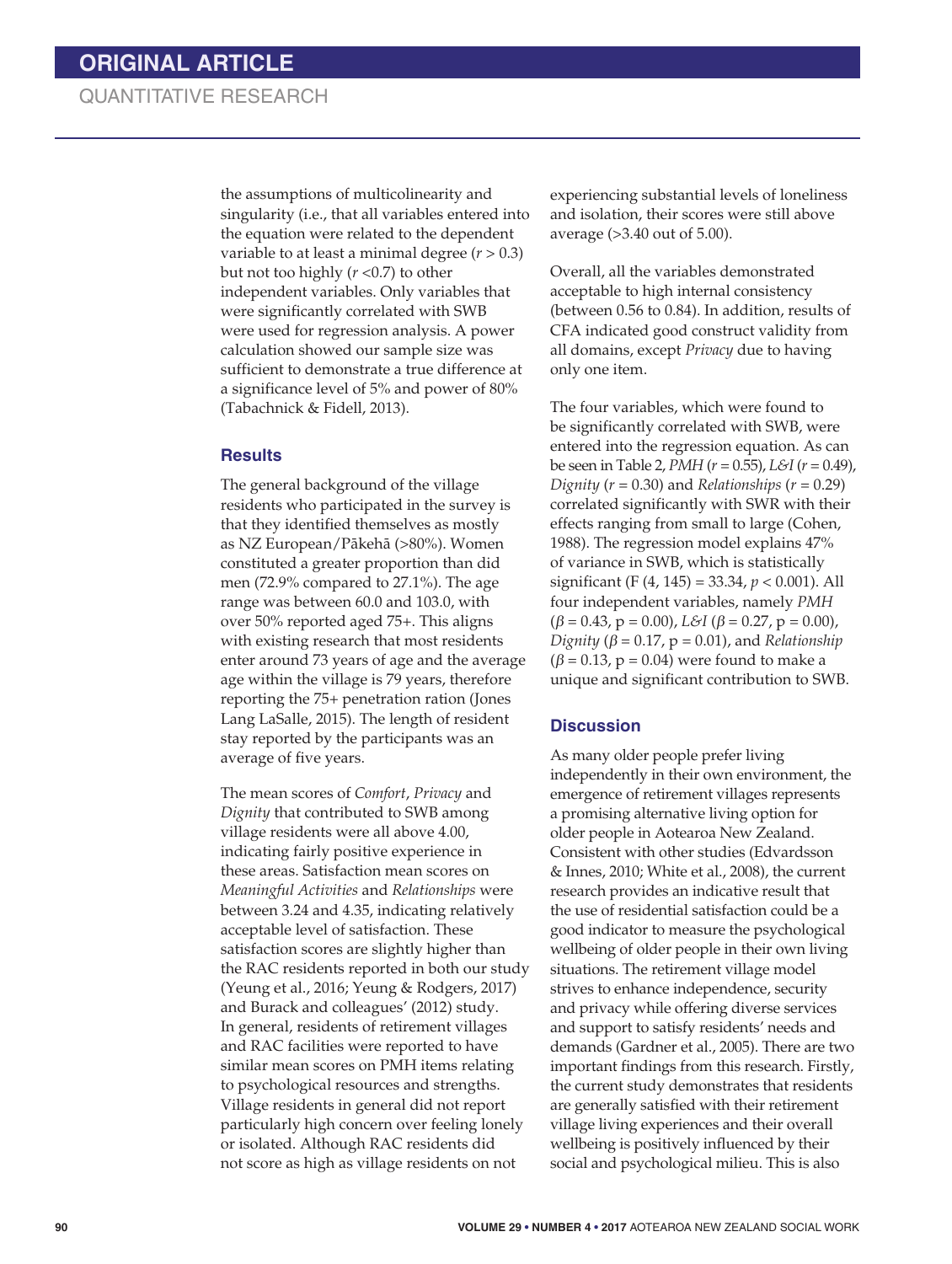| <b>Factors</b> | $\blacksquare$<br>$(1 - item)$ | $\overline{2}$<br>$(3$ -item $)$ | $\overline{3}$<br>$(1$ -item $)$ | $\overline{4}$<br>$(3$ -item $)$ | 5<br>$(3$ -item $)$ | 6<br>$(5$ -item $)$      | $\overline{7}$<br>$(4$ -item $)$ |
|----------------|--------------------------------|----------------------------------|----------------------------------|----------------------------------|---------------------|--------------------------|----------------------------------|
| 1. SWB         | --                             |                                  |                                  |                                  |                     |                          |                                  |
| 2. COM         | $-0.06$                        | $\overline{\phantom{m}}$         |                                  |                                  |                     |                          |                                  |
| 3. PVY         | 0.07                           | $0.16*$                          | --                               |                                  |                     |                          |                                  |
| 4. DIG         | $0.30**$                       | 0.09                             | 0.14                             | $- -$                            |                     |                          |                                  |
| 5. MA          | 0.03                           | 0.07                             | 0.12                             | 0.09                             | --                  |                          |                                  |
| 6. REL         | $0.29**$                       | $-0.03$                          | $-0.04$                          | $0.28**$                         | 0.05                | $\overline{\phantom{m}}$ |                                  |
| 7. PMH         | $0.55***$                      | 0.07                             | 0.01                             | 0.10                             | 0.08                | $0.37**$                 | $-$                              |
| 8. L&I         | $0.49**$                       | $-0.05$                          | 0.11                             | 0.16                             | $-0.08$             | 0.16                     | $0.41***$                        |

*Table 2. Correlation Between Subjective Wellbeing and Other Domain Variables Among Village Residents*

*Note.*  $N = 163$ . SWB = subjective wellbeing; COM = comfort; PVY = privacy; DIG = dignity; MA = meaningful activities; REL = relationship; PMH = positive mental health; L&I = loneliness and isolation

*\* p*<0.05 (two-tailed); \*\* *p* < 0.01 (two-tailed)

Strength of the relationship: small ( $r = 0.10$  to 0.29); medium ( $r = 030$  to 0.49); and large ( $r = 0.50$  to 1.0) (Cohen, 1988)

*Table 3. Predictors of Subjective Wellbeing Among Village Residents*

| <b>Variables entered</b>      | $\overline{R}$ | $R^2$ | Adj. $R^2$ | F     | $\overline{P}$ | B(SE)      | 95% CI for $B$<br>(lower; upper) | $\overline{P}$ |
|-------------------------------|----------------|-------|------------|-------|----------------|------------|----------------------------------|----------------|
| Model                         | 0.69           | 0.48  | 0.47       | 33.34 | 0.00           |            |                                  |                |
| Dignity                       |                |       |            |       |                | 0.17(0.25) | 0.18; 1.17                       | $0.01*$        |
| Relationship                  |                |       |            |       |                | 0.13(0.14) | 0.18; 1.17                       | $0.04*$        |
| <b>Positive Mental Health</b> |                |       |            |       |                | 0.43(0.19) | 0.82; 1.57                       | $0.00**$       |
| Loneliness and isolation      |                |       |            |       |                | 0.27(0.14) | 0.29; 0.83                       | $0.00**$       |

*\*\* p < 0.001; \* p < 0.05*

illustrated in the following comment made by one of the village residents:

We have a little unit here and this is our home, at first, that was home in the unit, but as you got out and got to know other people, home became the other parts of [the village]. Going down to happy hour and sitting there and seeing all these people, they're like your family.

Residents seem able to meet their emotional needs and aspirations through village living. These results are in line with those of previous studies which emphasise that retirement village environments should be designed to meet fundamental needs such as maintaining independence, supportiveness, security, promoting social capital and

meaningful participation in order to combat loneliness and isolation, and create a sense of belonging and social integration (Crisp et al., 2013; Graham & Tuffin, 2004).

Secondly, being able to compare life in a retirement village and a care home within the same complex gives valuable information. This information could be made available to consumers and this can help older adults and/or their family members to assess what matter most in relation to quality of living when considering relocation to a retirement village. Information for stakeholders may include provision for continuing healthcare needs emphasised with a resident-centred care practice, home maintenance support, and the convenient location of facilities to maintain social connection in order to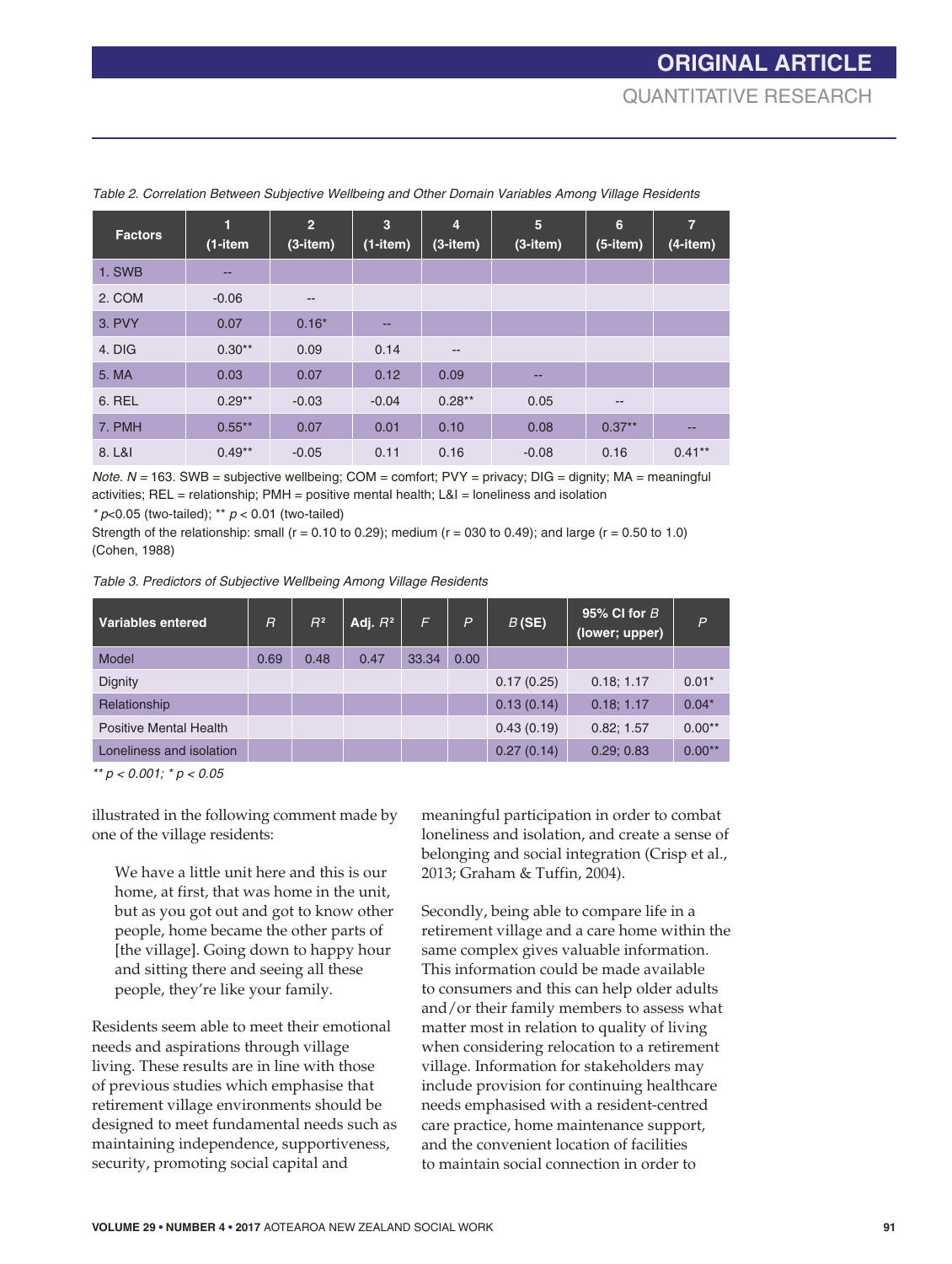make an informed decision on their housing options. Many retirees may consider the option of retirement communities when they are still fully able to live independently. However, negative perceptions related to relocating to a retirement village can have a negative impact on residents' self-concept and their relationships with others (Bohle et al., 2014) which could further impact on their decision to move into assisted living or care home facilities due to declining health. Results from this study further emphasise the importance of a home-like environment for both retirement village and care home residents within the mandate of residentcentred care practice. To enable retirement village residents to consider their potential future living in a care home, aged care providers need to move towards residentcentred and relation-based care focusing on supporting residents' aspirations to living in care, rather than existing in care (Yeung et al., 2016). One of the village residents supported the organisation's change of care philosophy to resident-centred to help her envisage care home options for future needs:

…trying to get away from the place being institutionalized and making it like home, and having the things that you like around you, and having the children and animals around, having nice gardens, and having a say in what happens, which is happening more and more here. We're not being told you do this you do that, we're being asked if this is what we'd like to do. Just making a place that was just a big place of units and houses into a proper home, your own home.

Another village resident also commented on the importance of resident-centred care:

 I heard about the Eden Alternative philosophy. I think my understanding of it is the bottom line that people would actually listen to residents, what they would like, what they think they need, whether that's supplied or not is completely different, but at least feel like you are being taken noticed of,

being listened to, which still doesn't always happen.

If retirement village residents access care services at relatively older ages, this would mean support received in villages can enable them to continue to age in their own place until there is a need to move to a care home adjacent to the retirement village. This could be a good option if one member of a couple requires more care. One could live in the village and the other close by.

Some gerontologists have argued that ageing in one place may be more appropriate than making multiple moves while ageing, although older people's needs and levels of independence change as they age, which will require accommodation in physical, social and infrastructure (Towart, 2013). While the current study has limited socio-demographic data and limited general health status information on these village residents, they reported good levels of subjective wellbeing. Although diverse services, including assisted living or RAC facilities, are available in the retirement villages, not all of these services are currently preferred nor frequently used by this cohort of residents due to their relatively healthy status. While some of them acknowledged different kinds of activities available, the general feeling was that many of the village residents continued (and preferred) to maintain their own personal and social networks within or outside of the village. They considered that their physical and functional independence makes them different from those who require the kind of living offered in the RAC or assisted living. This is echoed by one of the village residents:

Yeah, people have said to me that unless you're in the care facility, it's not going to affect us [having someone to come and help with care] very much, or not at all in fact. We do all hope that we won't go there one day. That doesn't mean any disrespect to it, it's just the way you feel you know.

As the proportion of New Zealanders aged 65 and over is expected to double in size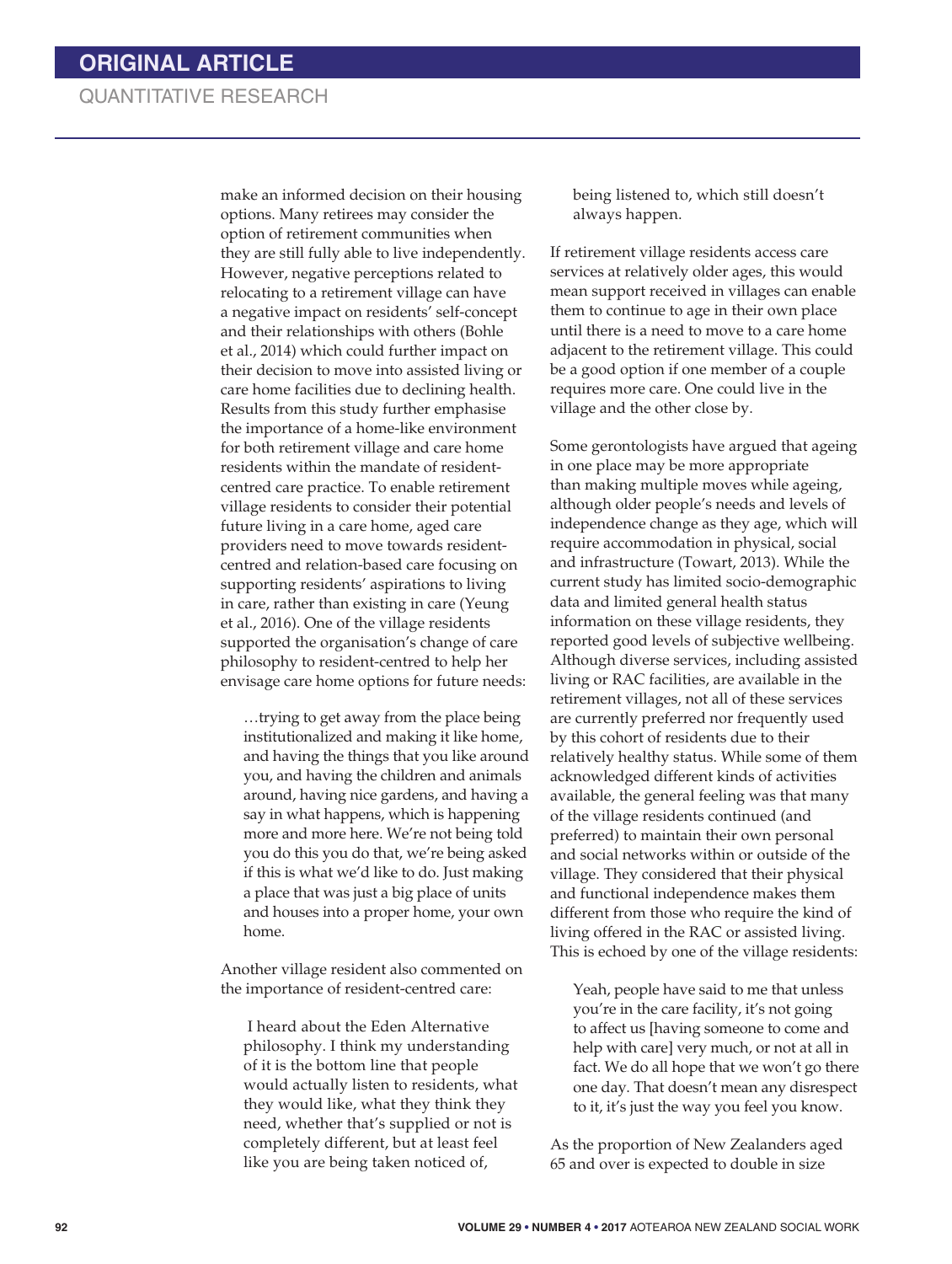from 13% to 26% of the population by 2050 (OECD, 2015), questions continue to be raised in relation to how retirement villages can meet older people's needs as they continue to age over time. Existing literature indicates that relocation that involves major lifestyle change could impact adversely on older people's health and wellbeing during later-life transition (Heisler et al., 2004; Rowles, 1978; Rubinstein & Parmelee, 1992). As morbidity and disability are more prevalent in later life, due to agerelated impairments, it is vital for aged care organisations and staff to consider what will be required for residents with changing needs to move and adapt to other settings.

Overall, moving from retirement villages to RAC may not be a simple journey for older people. Cheek et al. (2006) have argued that some of the older people and their families in their study thought living in a co-located complex would give the older person a seamless on-demand transition from retirement village to RAC facility. However, the urgency to move from a retirement village to RAC could be an ad hoc one due to health crisis or loss of a care-providing spouse, resulting in little or limited time to consult with the provider and this can cause a great deal of frustration for older people and their families. Zimmerman and Dabelko (2007) have reported that, while social workers have been identified as crucial collaborators in transitional care, the process often involves mainly nursing staff. Much of the literature on RAC residents' wellbeing tend to be nursing care-focused while social workers have been peripheral to aged care service provision, even though the needs of older people, especially during the transition to RAC, may be addressed by core social work skills, such as family work, community work, resourcing and advocacy (Hugman, 2000; Wilson, Setterlund, & Tilse, 2003). Some international literature has illustrated social workers have been employed across the continuum of long-term care for older people in settings such as hospitals, nursing homes, and primary care (Allen, Nelson, Netting, & Cox, 2007; Petersen, Wilson,

Wright, Ward, & Capra, 2016). Despite their essential roles, social workers continued to express difficulty working in a traditional medical model of care with objective measurable and function tasks, rather than care that is underpinned by a meaningful relationship based on respect and trust (Rockwell, 2012; Yeung & Rodgers, 2017). In Aotearoa New Zealand, Thornton (2012) argues that District Health Boards (DHBs) do not consistently provide services such as social work to meet the transition and emotional needs of older people moving into RAC facilities. Social workers' competencies and skills can be useful to deal with these types of issues. Social work has long been viewed as having an excellent understanding of the importance of collaboration, autonomy and empowerment of patients and their families in residential care facilities (Koenig, Lee, MacMillan, Fields, & Spano, 2014). McKenna and Staniforth (2017) have identified the importance of social work services through transition and in residential care facilities can have substantial impact in empowering the move and adjustment for older people.

While not all retirement village residents will relocate to RAC, for those who do, social workers' professional knowledge and skills can contribute to the process of transitional care by providing more education for older people regarding early identification of health issues, promoting positive views on living in RAC facilities and guiding families in decision making. Social workers can also assist family members by providing information and communication to help them to understand the healthcare system, the range of care options that are available and how to access them. The admission to RAC facilities may occur under crisis circumstances and this can create stress and anxiety among residents and family. Changes in levels of care may also be interpreted as crises. Bern-Klug et al. (2009) state that social workers should be part of the core group assessing how well the facility is doing with transitions of care and be available to support residents and family to deal with any difficulties with transitions. In addition, it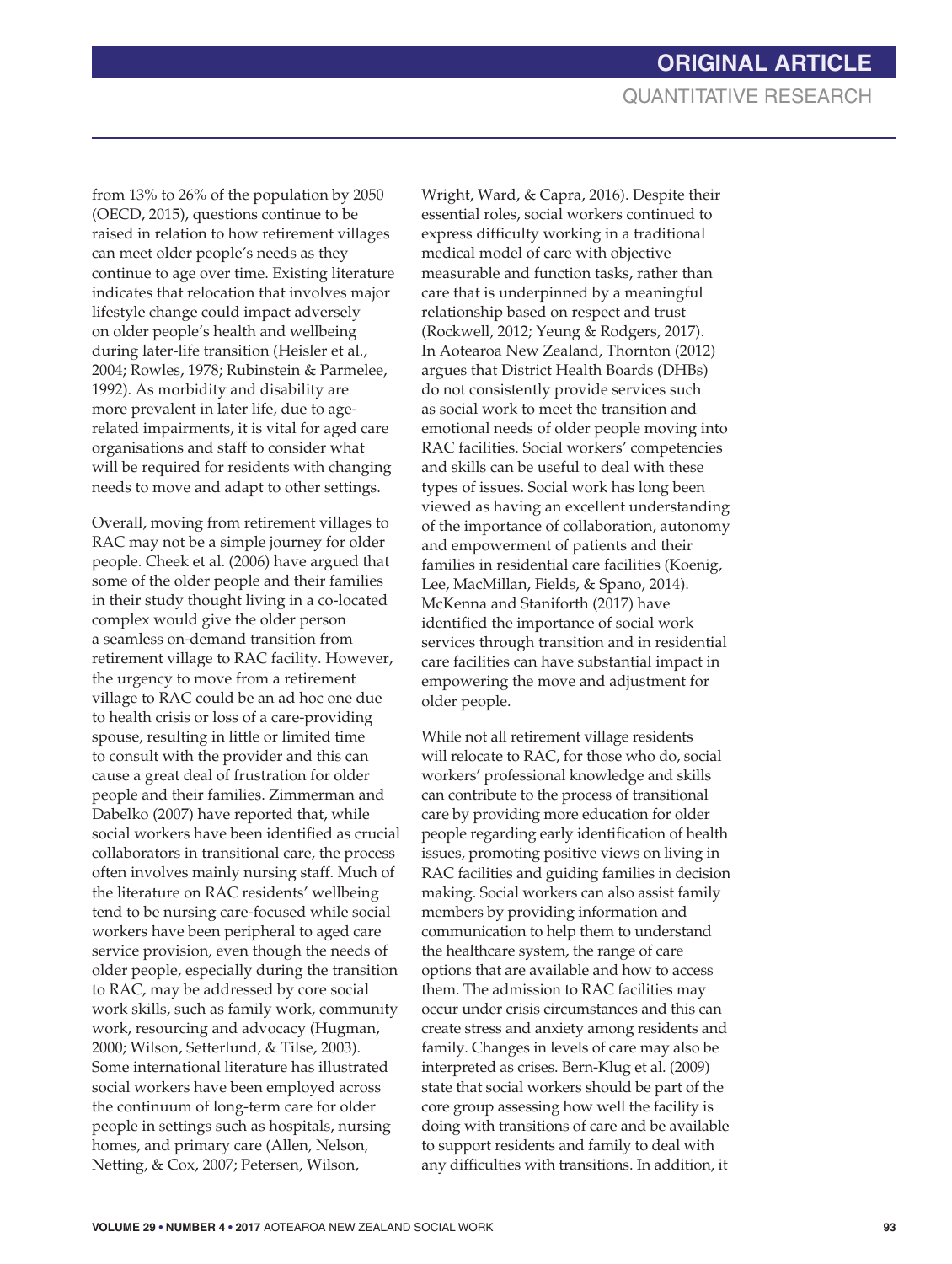is salient for social workers to recognise that quality of care relationship equates to quality of life for older people who are residents of long-term care facilities. Social workers can work collaboratively with staff and the aged care organisation to acknowledge the life experience of residents in the facility and make it more like home. Older people value being recognised when others become involved in their lives (Shapiro, Setterlund, Warburton, O'Connor, & Cumming, 2009). In providing the least restrictive living environment in which to age, social workers can support RAC residents to identify and pursue their own needs and preferences using strength-based relational practice instead of relying on facility activities alone (Rockwell, 2012). This is essential to good quality care as this can be neglected in busy facilities when the emphasis is mainly on providing technical nursing and medical care.

#### **Limitations**

These data must be interpreted with caution because only two retirement villages were involved in the study which limits the generalizability of the findings. Existing research has reported that retirement villages tend to comprise older people who are European/Pákehá, financially secure with fewer health and disability concerns (Graham et al., 2014). Towart (2013) argues that village residents are not generally wealthy as many of them rely on a retirement pension and will be sensitive to costs as their needs increase with age. Since the collection of socio-demographics of the study cohort were limited, our analysis was limited by the homogeneity of the sample with no economic, and education data, prompting more research to be recommended to better understand how retirement villages may impact on the diverse range of older people in Aotearoa New Zealand. Furthermore, the measurement and data collection were already pre-determined by the residential aged care organisation; hence, not all standardised items from some measurements were used despite the current selected instruments showing good reliability and

construct validity. Only four interviews were conducted with retirement village residents; hence, the limited scope of qualitative data can only be used as a complement to the quantitative results. Data collection also relied solely on self-report measures in a cross-sectional design which prevents any examination of the quality indicators over time to preclude causal inferences as older people tend to report more positively which may skew results. In addition, the amount of variance explained by the regression model (i.e., 47%) suggests that there may be other variables that could contribute to the determinants of subjective wellbeing among older people living in retirement villages.

#### **Conclusions**

As the ageing population grows, an increasing number of people are relocating to retirement villages which offer independent living surrounded by facilities and support services. This study set out to investigate factors that contribute to wellbeing among older people living in retirement villages. The results of this investigation have shown that dignity, having meaningful relationships with others, maintaining positive mental health and not feeling lonely and isolated contributed to retirement village residents' subjective wellbeing. In an increasingly competitive market environment, consumers want to make informed decisions about relocation in later life. Results from our study on retirement village residents enable comparison with care home residents on what matters most to quality of life and care satisfaction. Such information could well result in an economic edge for aged care providers to develop further strategies to offer quality of care for extended ageing in place. Overall, this study suggests that retirement villages represent a promising new trend to provide alternative housing options to reduce social isolation, enhance wellbeing and increase older people's confidence to maintain independence. However, as older people proceed through their life course, they periodically will have to assess the appropriateness of their housing and living conditions. The decision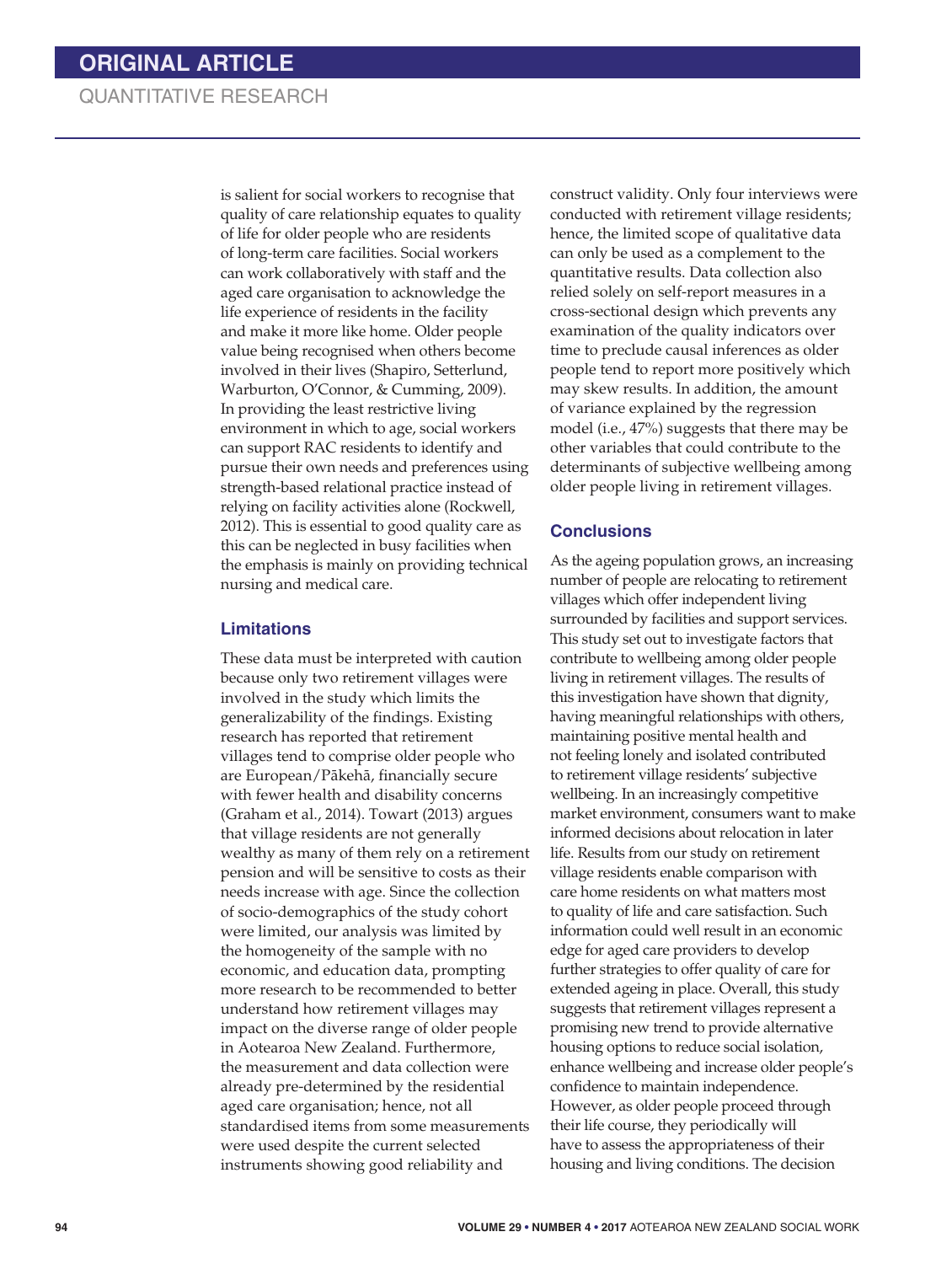## **ORIGINAL ARTICLE** QUANTITATIVE RESEARCH

to relocate can be difficult for older adults and it can be mitigated by factors such as health, financial capacity, and location of the facility. Therefore, more innovative models of care are needed to provide the benefits of retirement accommodation but still be flexible and affordable for those with limited financial capacity and increasing support needs.

#### **References**

- Allen, P., Nelson, H., Netting, F., & Cox, D. (2007). Navigating conflict: A model for nursing home social workers. *Health & Social Work, 32*(3), 231–234.
- Bern-Klug, M., Kramer, K.W.O., Chan, G., Kane, R., Dorfman, L.T., & Saunders, J. B. (2009). Characteristics of nursing home social services directors: How common is a degree in social work? *Journal of the American Medical Directors Association, 10*(1), 36–44.
- Black, K., & Dobbs, D. (2014). Community-dwelling older adults' perceptions of dignity: Core meanings, challenges, supports and opportunities. *Ageing & Society, 34*(8), 1292–1313.
- Bohle, O., Rawlings-Way, O., Finn, J., Ang, J., & Kennedy, D. (2014). Housing choice in retirement: Community versus separation. *Housing Studies*, *29*(1), 108–127.
- Brownie, S., & Horstmanshof, L. (2012). Creating the conditions for self-fulfilment for aged care residents. *Nursing Ethics, 19*(6), 777–786.
- Burack, O. R., Weiner, A.S., Reinhardt, J. P., & Annunziato, R. A. (2012). What matters most to nursing home elders: Quality of life in the nursing home. *Journal of the American Medical Directors Associations, 13*(1), 48–53.
- Chandler, R. C., & Robinson, O. C. (2014). Wellbeing in retirement villages: Eudaimonic challenges and opportunities. *Journal of Aging Studies, 31*, 10–19.
- Cheek, J., Ballantyne, A., Byers, L., & Quan, J. (2006). Improving the retirement village to residential aged care transition. *Australian Health Review, 30*(3), 344–352.
- Cohen, J. W. (1988). *Statistical power analysis for the behavioural sciences* (2nd ed.). Hillsdale, NJ: Lawrence Erlbaum Associates.
- Crisp, D., Windsor, T., Anstey, K. J., & Butterworth, P. (2013). What are older adults seeking? Factors encouraging or discouraging retirement village living. *Australasian Journal of Ageing, 32*(3), 163–170.
- Edvardsson, D., & Innes, A. (2010). Measuring personcentered care: A critical comparative review of published tools. *The Gerontologist, 50*(6), 834–846.
- Emlet, C. A., & Moceri, J. T. (2012). The importance of social connectedness in building age-friendly communities. *Journal of Aging Research*, 1–9. http://dx.doi.org/10.1155/ 2012/173247
- Ferris, C., & Bramston, P. (1994). Quality of life in the elderly: A contribution to its understanding. *Australian Journal on Ageing, 13*(3), 120–123.
- Fisher, B. J. (1987). Illness career descent in institutions for the elderly. *Qualitative Sociology, 10*, 132–145.
- Gardner, I. L., Browning, C., & Kendig, H. (2005). Accommodation options in later life: Retirement village or community living? *Australasian Journal on Ageing, 24*(4)*,* 188–195.
- Graham, C. L., Scharlach, A. E., & Wolf, J. P. (2014). The impact of the "village" model on health, well-being, service access, and social engagement of older adults, *Health Education & Behavior, 41*(1S), 91S–97S.
- Graham, V., & Tuffin, K. (2004). Retirement villages: Companionship, privacy and security. *Australasian Journal on Ageing, 23*(4), 84–188.
- Grant, B. C. (2007). Retirement villages: More than enclaves for the aged. *Activities, Adaptation & Aging, 31*(2), 37–55.
- Heisler, E. G., Evans, W., & Moen, P. (2004). Health and social outcomes of moving to a continuing care retirement community. *Journal of Housing for the Elderly, 18*, 5–24.
- Howe, A. L., Jones, A. E., & Tilse, C. (2013). What's in a name? Similarities and differences in international terms and meanings for older peoples' housing with services. *Ageing & Society, 33*, 547–578.
- Hu, L., & Bentler, P. M. (1999). Cutoff criteria for fit indexes in covariance structure analysis: Conventional criteria versus new alternatives. *Structural Equation Modeling*, *6*(1), 1–55.
- Hu, X., Xia, B., Skitmore, M., Buys, L., & Zuo, J. (2017). Retirement villages in Australia: A literature review. *Pacific Rim Property Research Journal, 23*(1), 101–122.
- Hugman, R. (2000). Older people and their families: Rethinking the social work task? *Australian Social Work, 53*(1), 3–8.
- Jenkins, K. R., Pienta, A. M., & Horgas, A. L. (2002). Activity and health-related quality of life in continuing care retirement communities. *Research on Aging, 24*, 124-149.
- Jones Lang LaSalle (2015). *The 2015 New Zealand retirement village database (NZRVD)*. Retrieved from http://www.rvranz.org.nz/uploads/4/3/9/2/43925677/ village\_database\_2015.pdf
- Joreskog, K. G., & Sorbom, D. (1989). *LISREL 7: A guide to the program and applications* (2nd ed.). Chicago, IL: SPSS Inc.
- Kane, R. A., Kling, K. C, Bershadsky, B., Kane, R. L., Giles, K., Degenholtz, H. B., Liu, J., & Cutler, L. J. (2003). Quality of life measures for nursing home participants. *Journal of Gerontology: Medical Sciences, 58*(3), 240–248.
- Kennedy, D. J., & Coates, D. (2008). Retirement village resident satisfaction in Australia: A qualitative enquiry. *Journal of Housing for the Elderly, 22*, 311–334.
- Klinedinst, J. N., & Resnick, B. (2014). Volunteering and depressive symptoms among residents in a continuing care retirement community. *Journal of Gerontological Social Work, 57*(1), 52–71.
- Koenig, T., Lee, H.J., MacMillan, K. R., Fields, N. L., & Spano, R. (2014). Older adult and family member perspectives of the decision-making process involved in moving to assisted living. *Qualitative Social Work, 13*(3), 335–350.
- La Grow, S., Yeung, P., Towers, A., Alpass, F., & Stephens, C. (2011). Determinants of the overall quality of life of older persons who have difficulty seeing: The importance